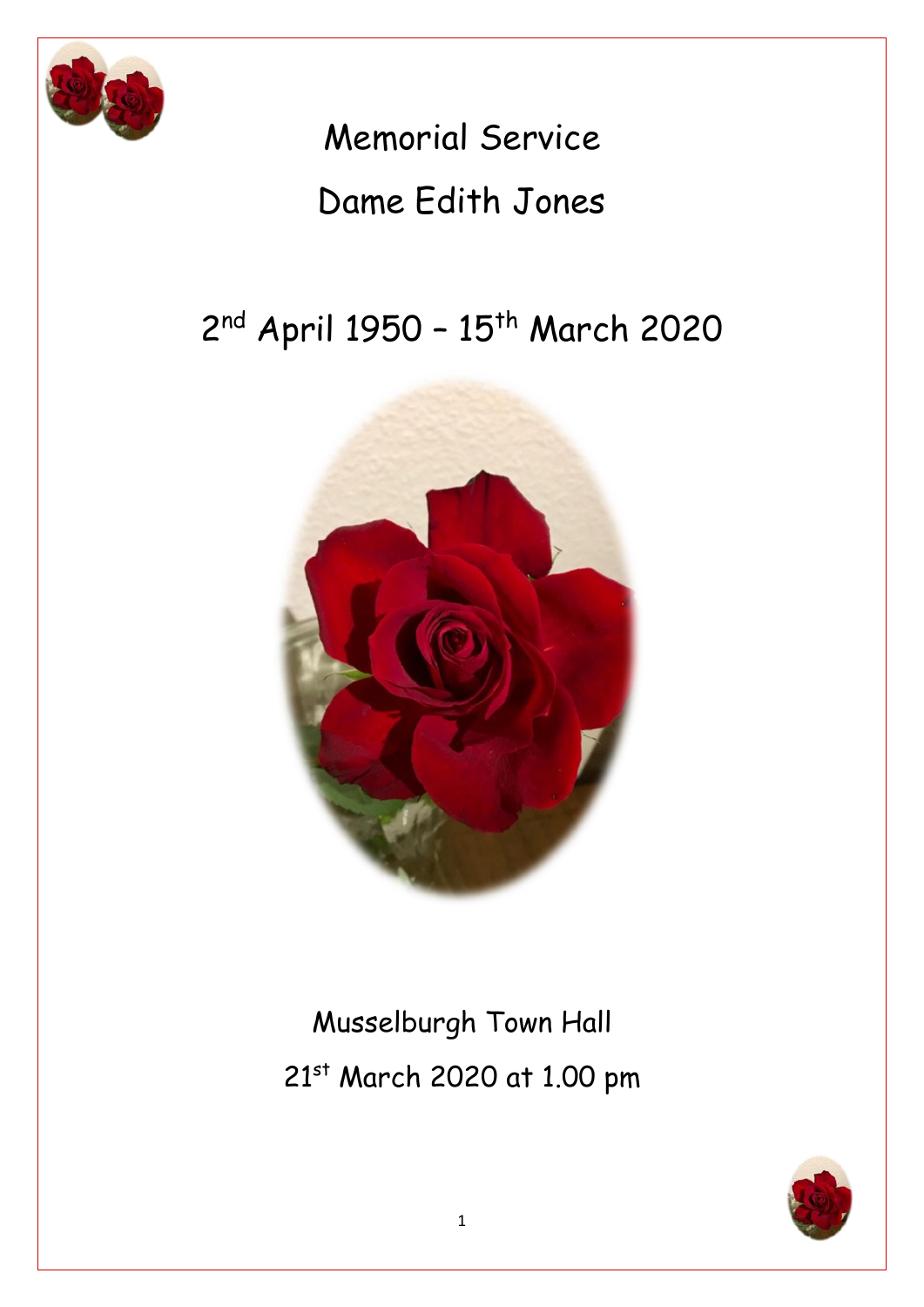

Entry Music 'Don't Cry for Me Argentina'

Background Music 'Climb Every Mountain'

Good afternoon, everyone. It is heart-warming to see so many of you here today. We join together for a Memorial Service, remembering Dame Edith Jones, much loved, respected and fondly missed by so many.

I am Gillian Robertson, a Celebrant and I am honoured to be conducting this memorial service today.

Edith's immediate family, Elaine, Andrew, Craig and Sarah, and Maggie and Rachel are with us today – all far travelled and glad to be able to share this memorial service for a dearly loved Aunt and Great Aunt.

We have come together today to remember, celebrate and give thanks for the wonderful life of Dame Edith Jones. Although I never met Dame Edith, I have spoken to many of her family and friends and discovered a remarkable woman, amazing actress and dedicated supporter of her Youth Theatres.

We have a difficult task today, because we are here together to reflect upon Edith's life following her passing three months ago. But, in spite of our sadness, today is also a day of memories, a day of celebration and gratitude for the life of a very special lady who you were so very privileged to know. So I ask you to keep a smile in your heart for Edith and to let your thoughts go to happy times and memories that are special to you.

Let us begin our service by joining together and singing one of Dame Edith's favourite hymns:

**'All Things Bright and Beautiful'**

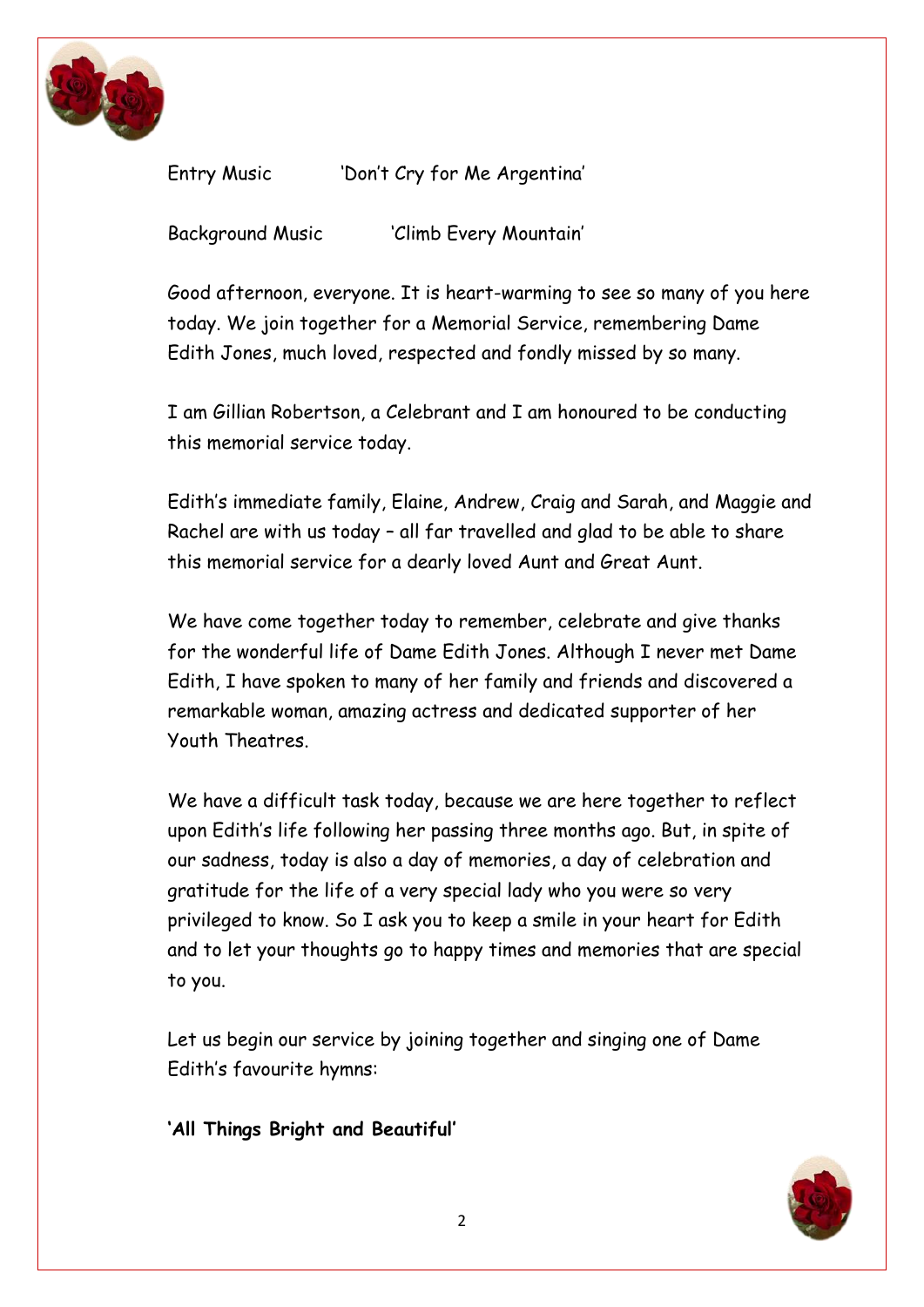

#### **Tribute**

Dame Edith Jones lived a full and exciting life and is well known for her roles in many West End Musicals. Born in 1950, in Edinburgh, Edith Walker married Stanley Jones after their whirlwind romance, in 1970. They chose not to have children and their lives centred around their family of fellow actors – and what a family they were! Edith was heartbroken when Stanley died, suddenly and unexpectedly two years ago, and, as many of you will know, she never really recovered from this tragic loss. In letters to her friends and family, she told them that she just wanted to be with Stanley again, and that she missed him too much. A partnership so strong, that one without the other seemed almost unimaginable.

Stanley's nieces, Elaine and Maggie are here with their families, and it is wonderful that they have travelled from Australia to join with Edith and Stanley's extended family. Elaine and Maggie's mother, Margaret, was Stanley's sister and she married Charles, and moved to Australia where Elaine and Maggie were born. Margaret and Charles returned to London for a brief visit in 1985 – special guests to the opening night of ''Les Misérables'.', starring Edith and Stanley, and Elaine and Maggie share the most wonderful memories of the glamour of the evening. What a very special occasion for two young girls who will never forget the sparkly dresses they wore and the thrill of sitting in a box in the theatre.

Elaine's husband, Andrew and their two children, Craig and Sarah, and Maggie's partner, Rachel, never met Edith and Stanley, in person, but, through Skype, were in regular contact. Edith and Stanley took great delight in these conversations and were particularly proud to watch Craig and Sarah growing up. Edith compiled a number of scrapbooks, recording photographs, posters and reviews of their performances, and the family have told me how much pleasure they have had in leafing through the pages.

They will be meeting many of you for the first time and are glad of the opportunity to hear more about their remarkable Aunt and Uncle. I am sure that many of you here will also be glad of the opportunity to connect with Edith and Stanley through Elaine and Maggie, after the service. Elaine and Maggie have brought Edith's scrapbooks to share with you before they return to Australia – I am sure they will stir more memories for you and we are grateful to them for bringing them today.

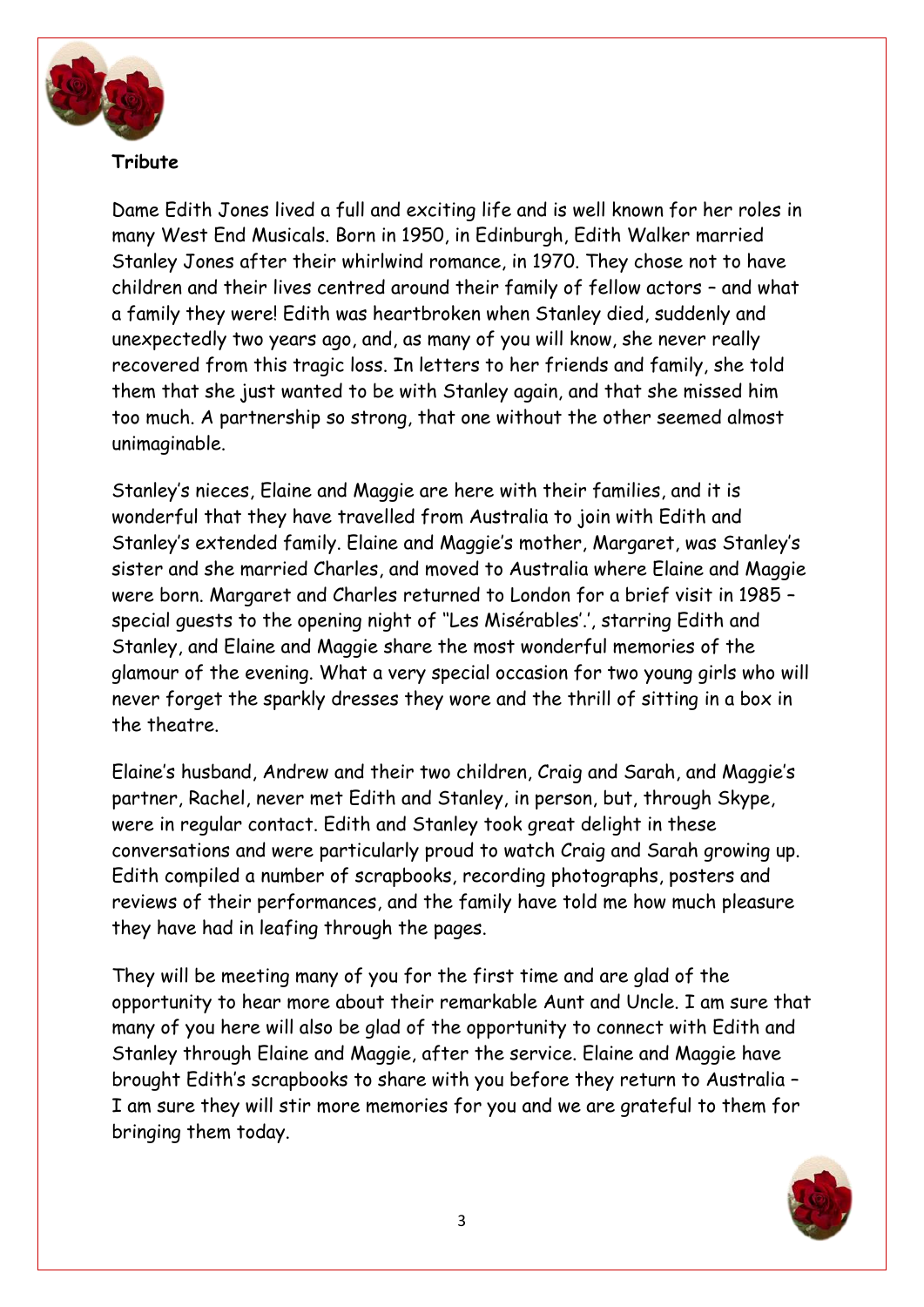

Take my hand

And lead me to salvation.

Take my love,

For Love is everlasting.

And remember

The truth that once was spoken:

To love another person

Is to see the face of God'

Les Miserables

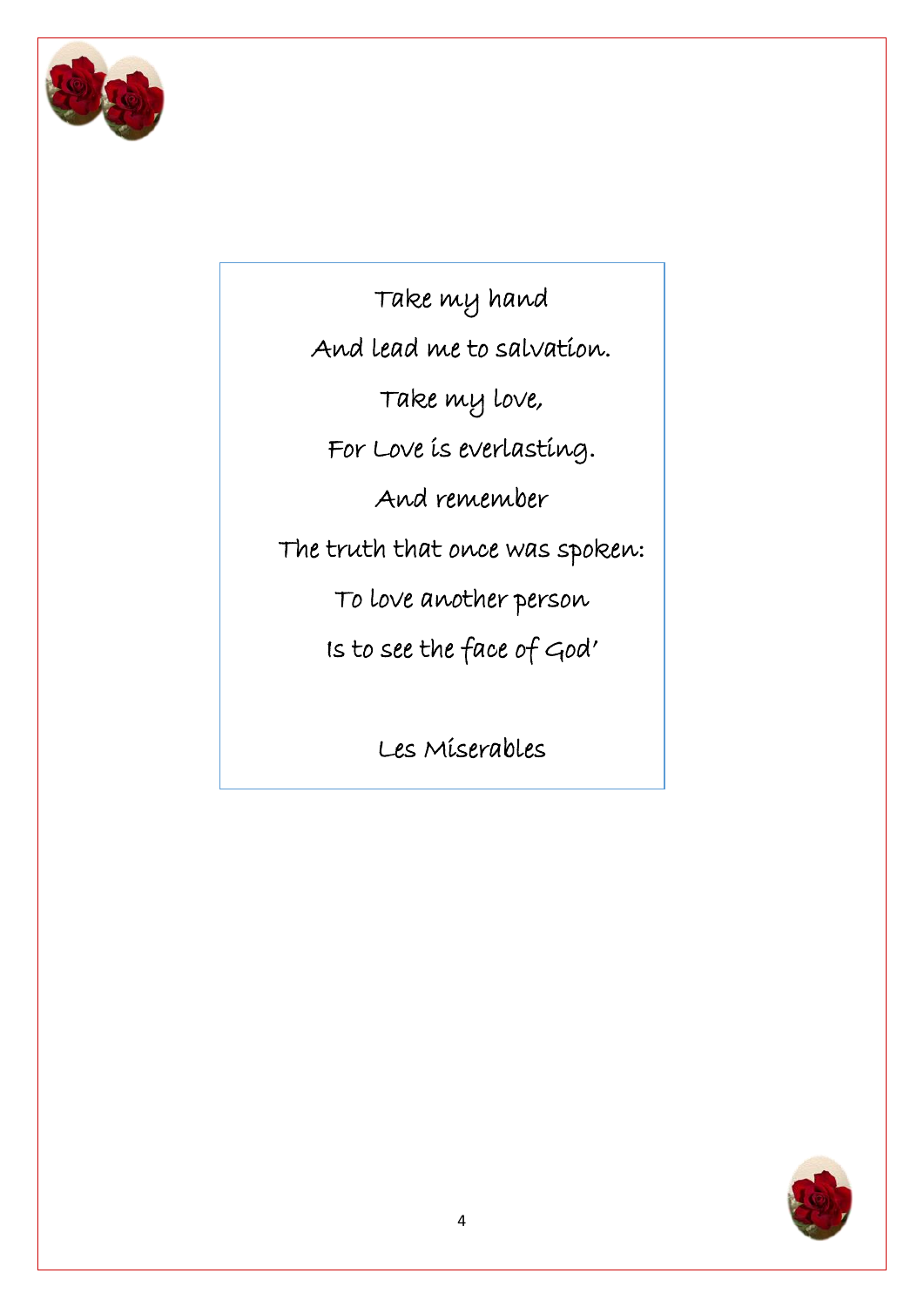

## Funeral of John Smith

 $\rm{3}^{rd}$  December 1935  $-$  30 $^{\rm th}$  November 2019

Paisley Crematorium

 $8^{\mathsf{th}}$  December, 2019 at 2.00 pm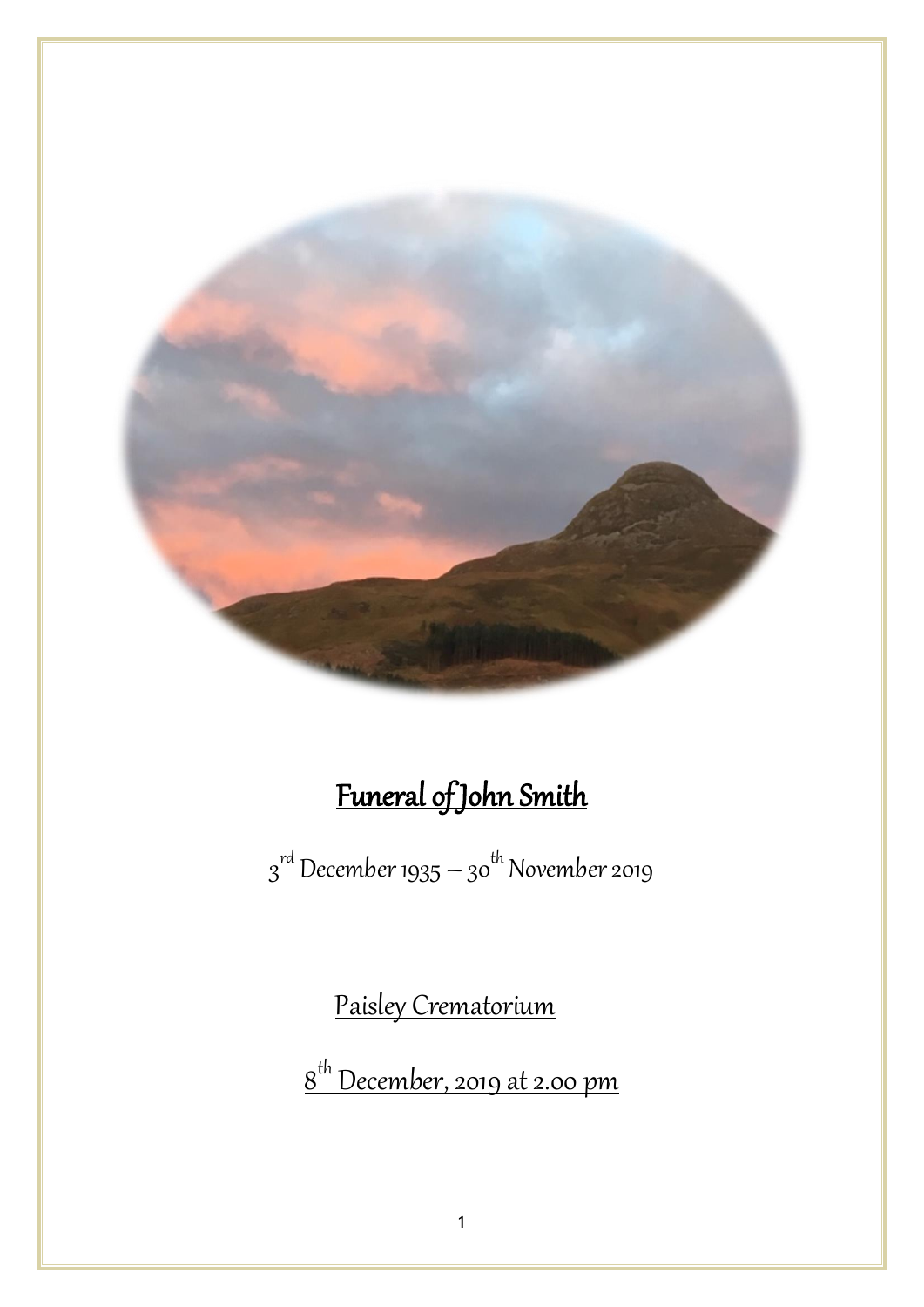#### **A Tribute to John Smith**

John was born on the 3<sup>rd</sup> of December, 1935, to parents Elizabeth and Craig Smith. He was brought up with his younger brother, Andrew, and older sister, Anne in the beautiful village of Plockton in the north west highlands – a place which continues to be precious to the whole family. As a child, John spent many happy hours fishing with his father and brother and loved to mess about in boats, becoming very useful as he developed his skills in fixing the engines. Like all young children in Plockton, attending the small primary school was a joy. Everyone knew everyone else, helped to look after each others' families and the children spent more time outside than in, learning about crofting and fishing as they grew up. Going to the much bigger high school was a difficult change, particularly as this meant living in the school hostel during the week – home comforts were sorely missed and children had to grow up very quickly, with little contact with their parents. John was fortunate that Anne had moved up before him and was there to keep an eye on her little brother, just as he looked out for Andrew when he moved up.

John left school when he was 16 and, with two friends, left the highlands to find work in Glasgow. John initially became an apprentice welder and, like so many others of his time, entered into military service while still a teenager: he served with the Black Watch and was posted in Germany and Libya. John made many lifelong friends in the army: all young lads, far away from home in countries that were so different and foreign. They needed to be strong and adaptable and to support each other, and John's caring and compassionate nature helped many of his fellow soldiers who were homesick. His dearest friend, Robert, who is here today, remembers that John always seemed to be able to know when it was OK to use humour, and when to be more sympathetic and supportive. Robert was one of the many who benefitted from John's great friendship and they managed to keep in touch over the years, in spite of living many miles apart. Since their army days, John and Robert have been in regular communication, initially by letter and more recently, joining the age of technology and emailing and even texting – a skill they were both very proud of mastering!

When John finally returned to complete his apprenticeship in Glasgow, he worked in the shipyards of Govan, part of a team of men who were a community in their own right.

John and his friends were regular attenders at the Saturday night dances at The Barrowlands, and it was here that he met the love of his life, Elspeth. Elspeth was born and brought up in Glasgow, and had many family connections with the highlands, and so it was as if they were made for each other. They discovered their shared love of music: John, by now an accomplished fiddler, would accompany Elspeth who loved to sing, especially songs by Robert Burns.

They courted for about a year, until John was finally brave enough to ask Elspeth's father if he could marry his daughter. Although he was a strict and formidable gentleman who thought that no man would ever be good enough to marry his daughter, Elspeth's father recognised a genuineness and sincerity in John and trusted him to take good care of her, which he always did. A true romantic, John proposed to Elspeth on the top floor of the double decker bus as they travelled to their Saturday night dance. How could she refuse?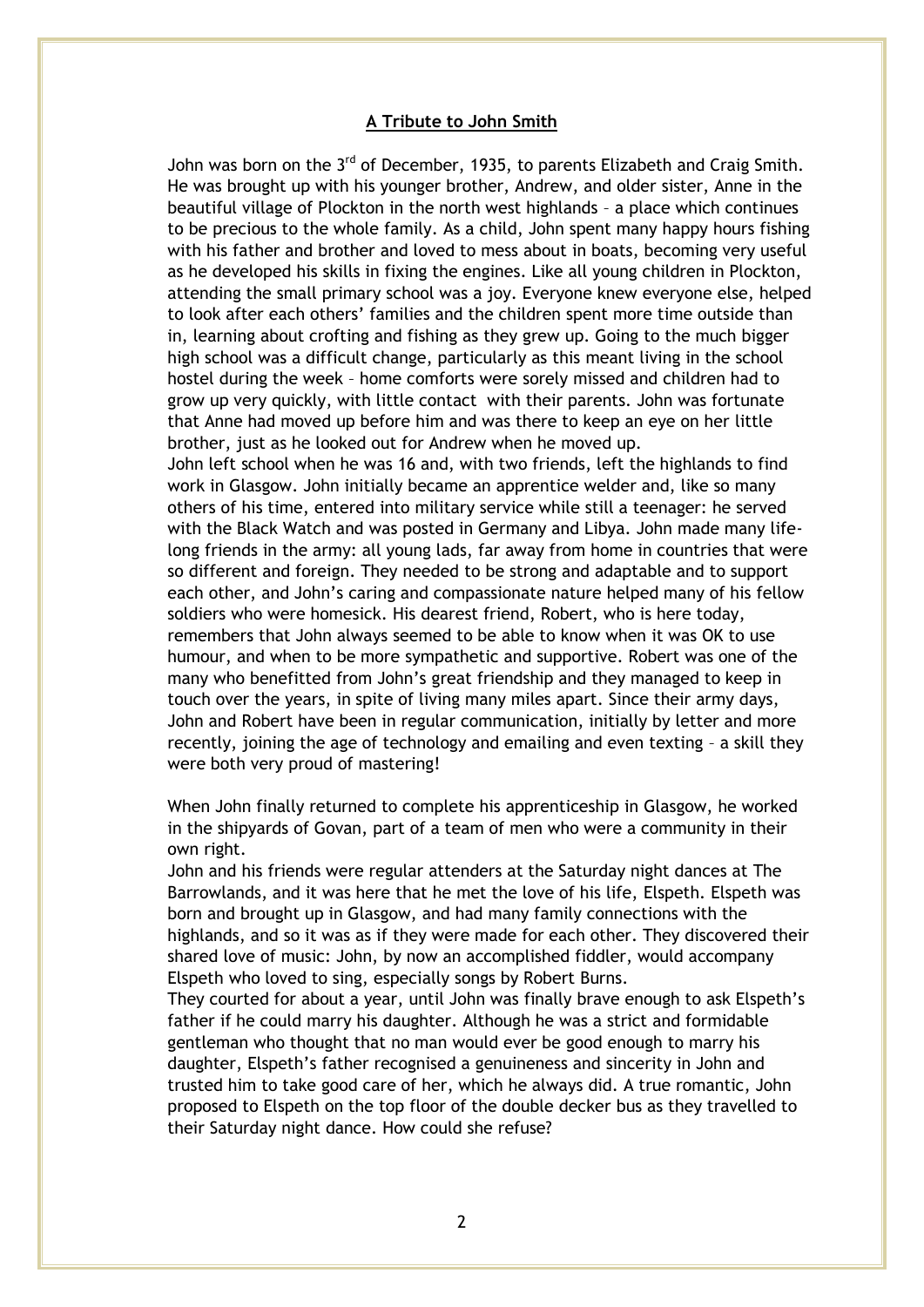John and Elspeth married on the 7<sup>th</sup> of August, 1954 in the Unitarian Church in Glasgow. They set up house in the south side of Glasgow and were delighted when their own family arrived: Ian in 1960 and Carol in 1963.

John's love of music and highland hospitality continued in Glasgow, where he and Elspeth were frequently the generous hosts of many 'Ceilidhs' and John played his favourite Scottish fiddle tunes, and Elspeth sang.

They didn't need to worry about disturbing their neighbours in the tenement block – they all shared John and Elspeth's love of music and were frequent attenders at the Ceilidhs where all were encouraged to sing or play if they wanted to. John's workmates remember him as a 'grafter' who always pulled his weight and looked out for the rest of his team, making sure they were doing OK and offering help if it was ever needed. His skill as a welder was legendary: he would be given the most complicated jobs to do and would always find a solution when others would have given up. He was well known in the neighbourhood as someone who would lend a helping hand when jobs needed to be done, especially those that required a bit of welding. The lives of many old cars were prolonged by John's skills and willingness to help.

John's hard work and Elspeth's shrewd budgeting meant that they were able to move out of their tenement flat and into a newly built house, a few streets away. They kept in touch with their old neighbours and also made lots of new friends who were all in the similar situation of moving into new houses with young families. The Ceilidhs continued and John was delighted when Ian and Carol joined, playing fiddle and whistle respectively. Together, the family enjoyed playing their own music together and sharing this with many friends and neighbours.

Family holidays, returning to John's beloved home village of Plockton, are the source of many happy memories, and looking through the many photographs are a reminder of the great times spent there. Going home meant that John could spend more time with his parents and his brother and sister, and, later, as their families grew, the cousins got to know each other and became firm friends. Andrew and Anne's children David, Allan and Sonia had many adventures with Ian and Carol, exploring on the beach, sailing and rowing round the islands and climbing in the beautiful mountains nearby. Elspeth recalls John's great delight at the big family Sunday brunches which would last for hours and inevitably finish up with songs and stories round the fire. John would take his family for their annual trip in Callum's boat, to see the seals around the islands. John would join Callum in regaling the visitors with stories of the highlands which would always be embellished with interesting facts, which could be true … or not! Many a happy evening was spent with family and friends in the Plockton Hotel, with a few drams, more stories and, of course, music – at the heart of all John's social gatherings!

John was very proud of his family and their achievements and never missed a school show or concert when he always managed to get a front row seat. No matter how small a part Ian and Carol had, John took great delight in pointing them out to fellow audience members and clapped and cheered louder than anyone else – much to the embarrassment of Ian and Carol! Fortunately, Elspeth was usually in the background, helping backstage or organising the refreshments, so she was spared John's enthusiastic support of his children!

His pride in Ian and Carol continued when he attended their graduations. Ian, who studied Law, again remembers being able to hear his Dad's cheers over everyone else's. However, he had to explain to his Dad that the front row seats were always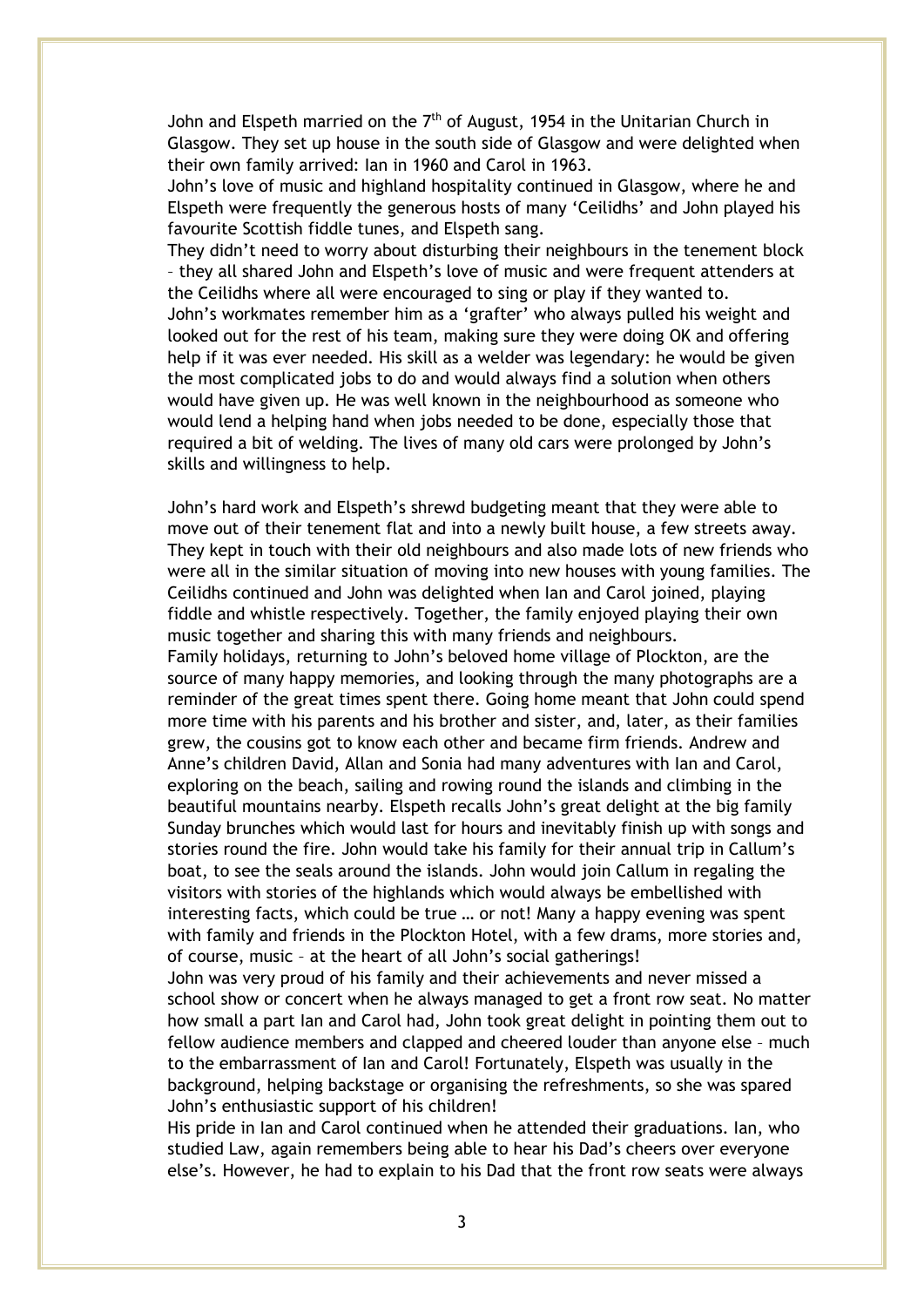reserved for the University dignitaries and so John would have to be content with being in the second row!

Carol tells the story that, when her graduation photographs arrived, John showed them to anyone and everyone, and told them that she must have been the best in her class because she was called first to receive her scroll. Actually, this was because she had recently married, and her new surname began with an 'A' and so,

rather than being the best in her class of Computer Scientists, she was called first because their names were in alphabetical order!

Although John's enthusiastic pride often embarrassed Ian and Carol, they secretly loved to see him so pleased with them and enjoyed his high praise and many compliments.

He supported them both through their studies and was always there to offer advice and help when they needed it. He welcomed their friends, both from school and University into their family home and was never more pleased than when he discovered if any of them were at all musical, at which point they became just as much John's friends as Ian and Carol's!

John especially extended this welcome to Paul and to Susan, who describe him as the 'best father-in-law anyone could have! They quickly became established family members enjoying the hospitality that was John and Elspeth's trademark, and they found John to be a kind and helpful friend who, as a father-in-law, would offer useful advice and humorous observations on marriage and parenthood! John and Elspeth's family continued to grow with the births of their treasured Grandchildren: Simon, Rachel, Alan and Robert. John and Elspeth were always grateful that their children chose to live close by and, while this made babysitting and child care much easier for Ian and Susan and Carol and Paul, it also meant that the Grandchildren all had a great relationship and close bond with their Grandparents. John's commitment to attending school shows did not diminish, in spite of having four grandchildren to support, and his enthusiastic clapping and cheering continued to be louder than anyone else in the audience! Being the only Granddaughter, Rachel was 'the apple of her Grandad's eye' and Simon, Alan and Robert are sure that she always got more sweets from the sweetie jar, and the biggest slice of cake when they visited. John, of course, would always deny this – with a sly wink at Rachel!

John's love of family was further rewarded by the births of his beloved Great Grandchildren: Susie, Claire, Fiona and Ewan . They each have drawn a picture of themselves with their Grandad, and, when you see them as you leave, I am sure you will notice the cheerful colours, and the sunshine in all of their pictures: real tributes to a very much loved Great Grandad who spent fun times with his young great grandchildren.

John's health began to decline over the last few months, but he never lost his sparkle, the twinkle in his eye and his love of the company of good friends and family. While many happy memories are a comfort, his family are deeply saddened to have lost someone who played such an important part in their lives. They will miss his loving kindness, his pride in their achievements and his unfailing support. A devoted husband, father, granddad, great

grandad, brother and uncle. John was also a great and true friend and he will be greatly missed by many.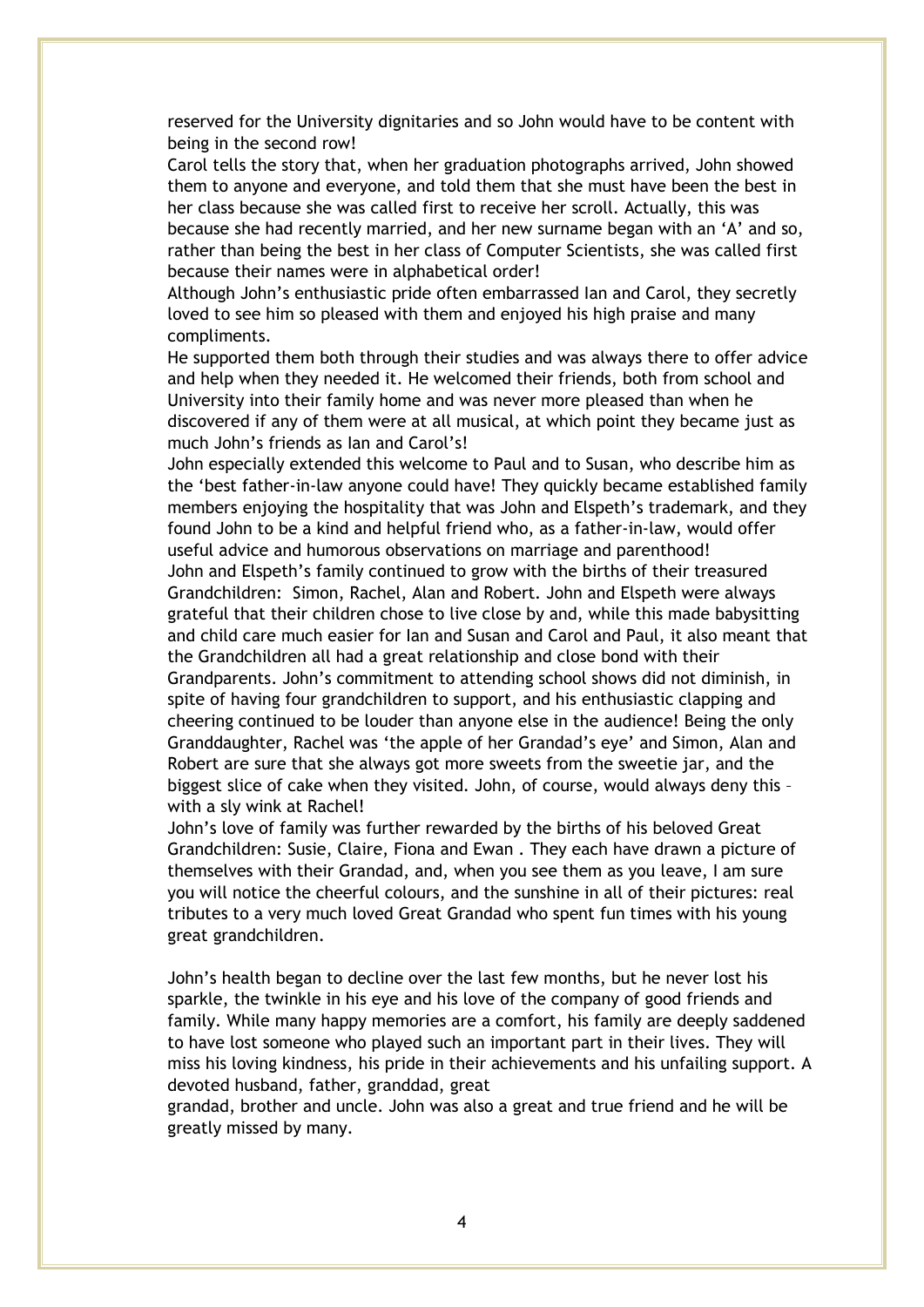### **Reflection** Let's take some quiet time just now and remember the John that you knew. Time to hold him in your hearts and remember the way he touched your life, the special times you spent together. The precious memories that you will always have. And while we do this, we will listen to:

'The Gentle Light that Wakes Me' Played by Aly Bain and Phil Cunningham

## **The Committal**

To everything there is a season and a time to every purpose on earth.

A time to be born and a time to die.

Although today you are deeply sad that John is no longer with us, you will be grateful for the many memories that you share. You will never forget the happy times, the music and the laughter. You will remember his pride in his family, his gentle smile and his sense of humour. You will remember his love and his friendship and commit these to your hearts.

This last act, with love, respect and appreciation, and without fear.

We now commit John's body to its final end.

May the road rise up to meet you. May the wind always be at your back. May the sun shine warm upon your face. May the rain fall soft upon your field. Until we meet again.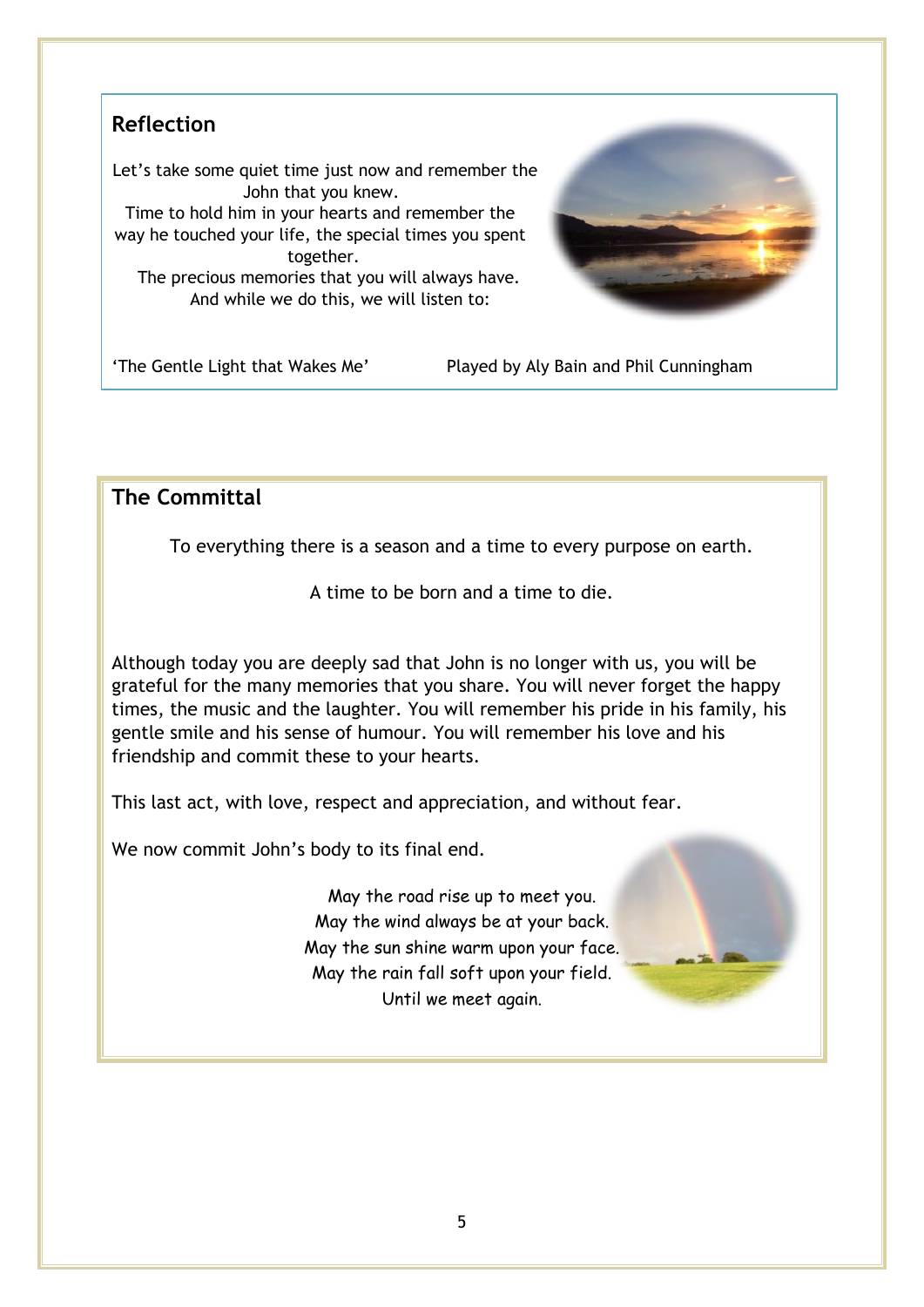## **In Loving Memory of Scott Brown**

**23rd July 1947 – 14th January 2020**



.. Life and death are one, even as the river and the sea are one. Only when you drink from the river of silence shall you indeed sing. And when you have reached the mountain top, then you shall begin to climb.

And when the earth shall claim your limbs, then you shall truly dance.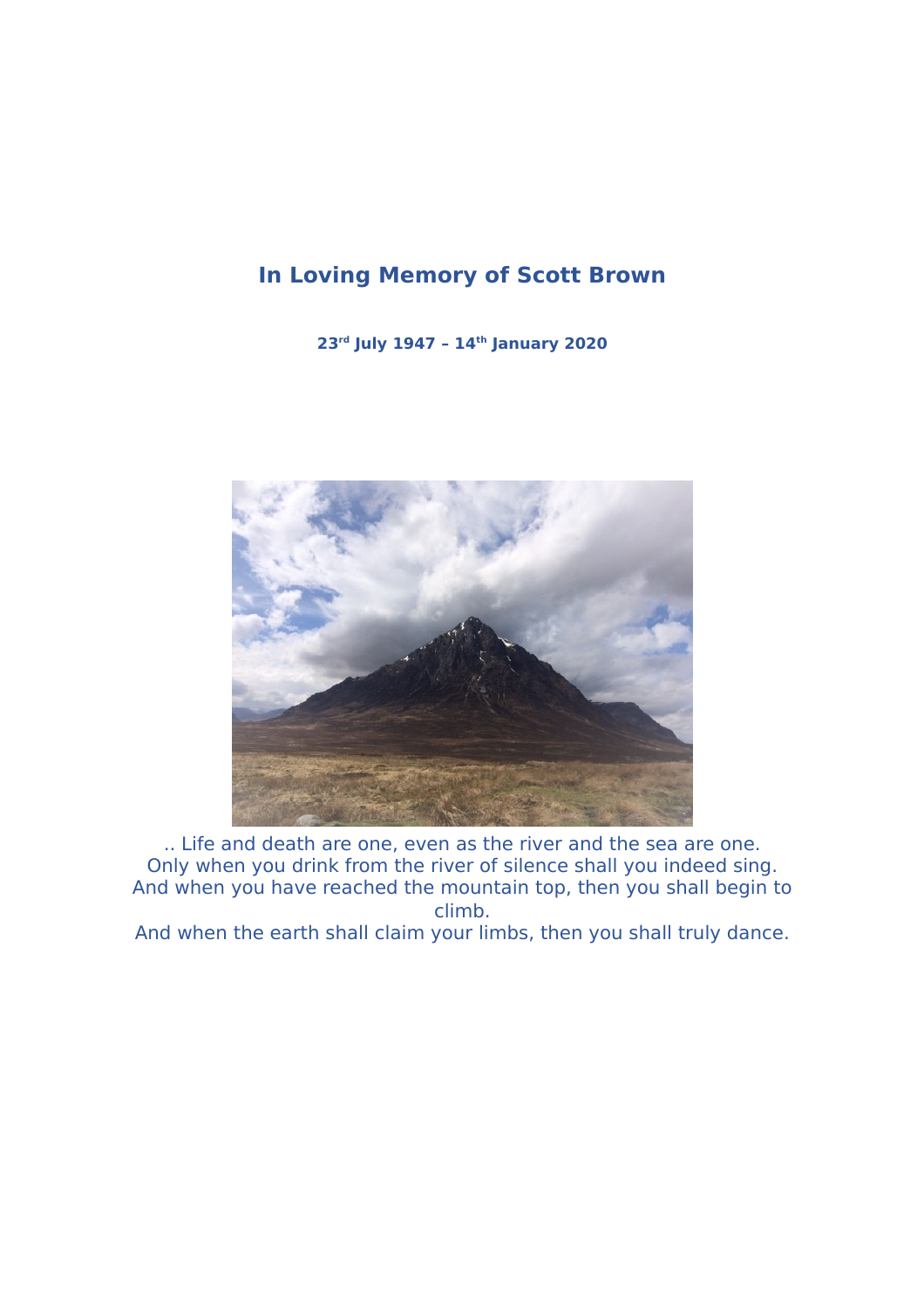

Remembering Scott – the man who means such a lot to each of you.

Your grief and sorrow just now and in the days to come, only reflect your own special relationship with him and the memories you made together.

We are joined in deep sadness at his passing, but, in remembering Scott, I hope that you can all - Scott's family and friends here, and those of you joining us, near and far, via the web-link, hold a smile in your heart for the memories, the love and the laughter that will always be Scott, and take some comfort from this time together, remembering the many ways that Scott touched your lives.

Death ends a life, but it does not end a relationship. Within the shelter of your hearts, you will never lose your love for him. You will always have the gifts that he gave you. Though a door may have closed between you, the warmth of your precious memories will never leave you and are yours to keep and to share and to cherish.

I have heard many stories of Scott's love for the hills, and the photographs that I have seen show me someone who found great joy in being out in nature, in the company of dear friends and family.

People who climb mountains have such connection with nature. They find joy, peace and friendship. They create memories of days of beauty and sunshine and days of challenge and foul weather. People who climb mountains know what it means to touch the sky.

### **At the Graveside:**